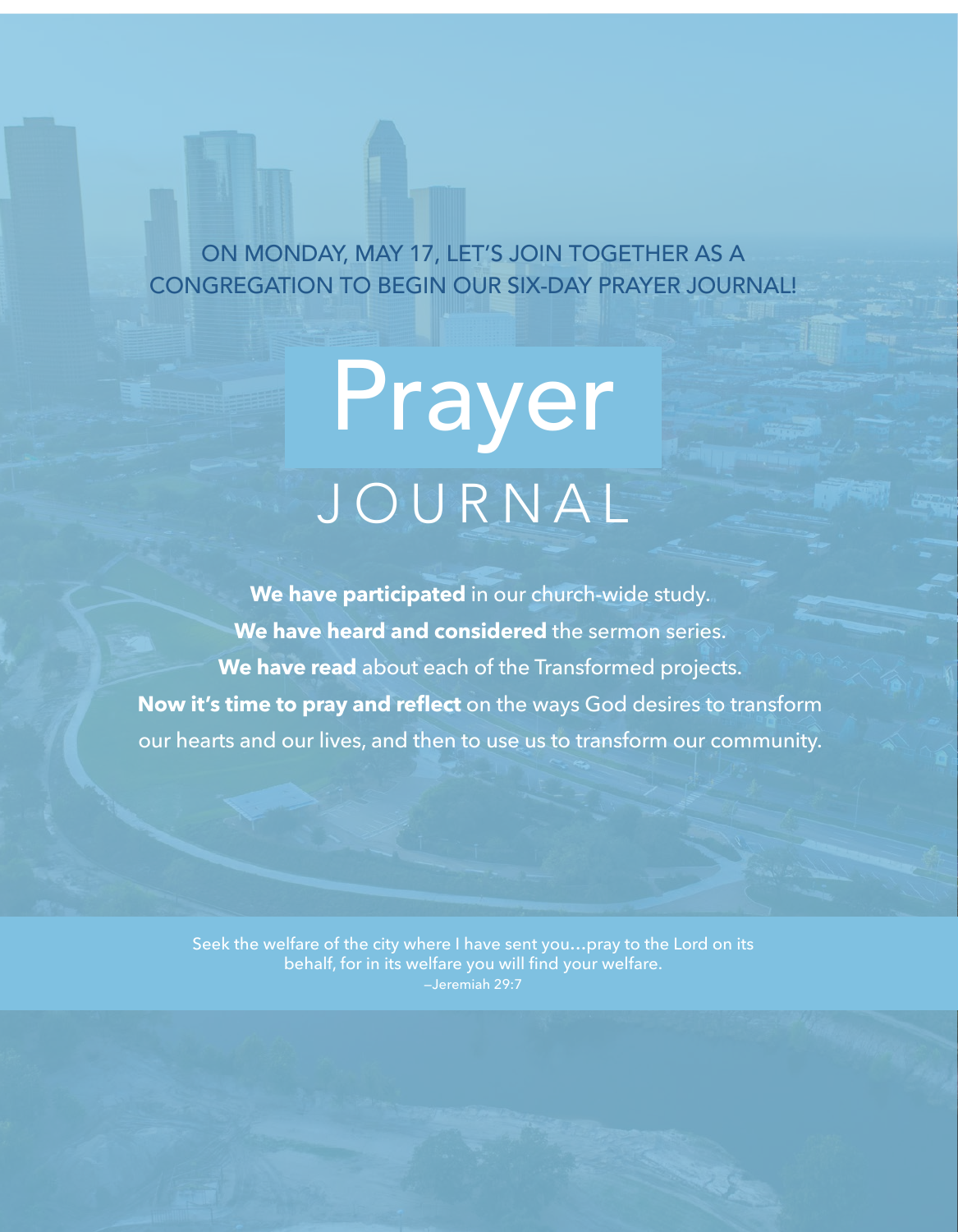

Do not neglect to do good and to share what you have, for such sacrifices are pleasing to God. —Hebrews 13:16

# DAY 1: **Proclaim and Enact**

#### **Monday, May 17**

Read Hebrews 13:15-16

The world is undeniably broken. People go hungry, don't have access to shelter, get lost in education systems, and the list goes on. What are we to do? As the church, we embody God's presence and serve as those who not only proclaim the good news of Jesus Christ, but also enact the good news through tangible compassion and generosity, meeting people's immediate needs so that they can see God more clearly and encounter God's goodness. God equips us to become agents of real change for people, transforming their hearts, their lives, and their communities.

**Hearts –** How has God equipped you to be an agent of transformation? As you think of the ways, offer a prayer of gratitude, thanking God for these good gifts.

**Lives –** How have you seen God's life-transforming work accomplished through other people? Ask God to show you how to be a vessel for change in another person's life.

**Communities –** How do you envision the church community's work within the broader community? Pray for the church and its commitment to shine its light of compassion, generosity, and justice in the community.

Loving God, You call us as a Christian community to offer a sacrifice that is pleasing to you, asking us not only to verbally share the good news of your Son, but also to offer compassion that leads to generosity, generosity that leads to justice, and justice that leads to hope. May we offer "a continual sacrifice of praise to God." Help us to joyfully embrace this good sacrifice so that the world might know your unending love. Amen.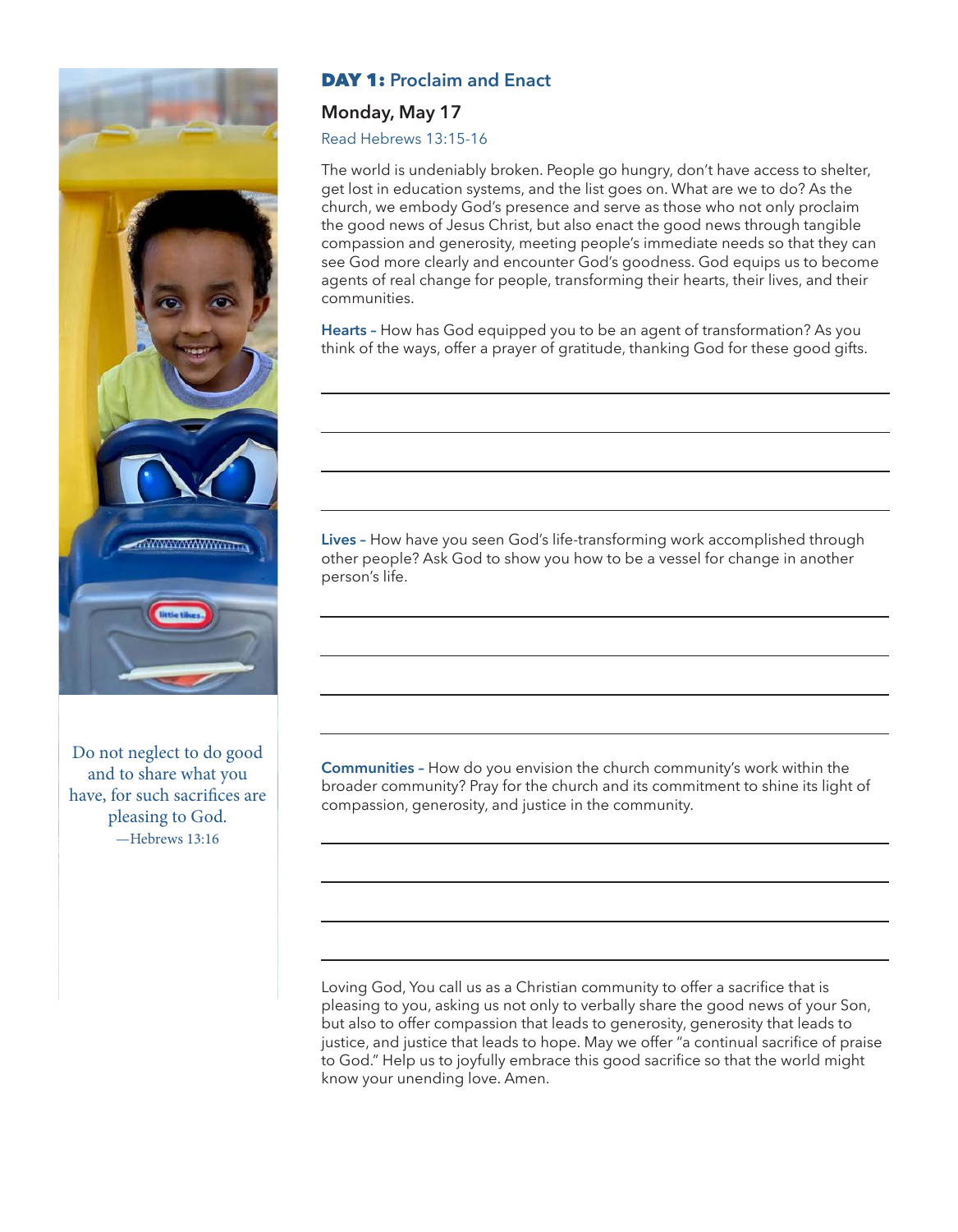## DAY 2: **Building with Heart**

#### **Tuesday, May 18**

Read 1 Corinthians 3:10-11

Throughout time, the church has constantly built upon previous generations' foundations. As the builders of this present generation, we are called to choose with care how to build upon the legacy we have received from those who came before us. The brick-and-mortar of the church contains within it a legacy of Christ's love passed down from generation to generation. This is why we allot physical space for ministry. These spaces are stamps of God's work and are vessels for real life-change. The church and its buildings are not just buildings; the transformation that happens within them is immeasurable.

**Hearts –** How have the physical spaces of the church made a difference for you and your family? Offer a prayer of gratitude for the ways you've experienced transformation inside this building.

**Lives –** Take time to imagine how lives will be changed by the places we will build. Pray for the people who will gather in these spaces, that they might experience the love of God.

**Communities –** Envision the impact our building projects will have on the Sharpstown and Gulfton neighborhoods. Pray for the community to experience authentic flourishing.

Dear God, There is no firmer foundation upon which to build than that of Christ. We are grateful to belong to a church with a legacy of building for the future, a church that builds not just with hammers and nails but with an eye toward changing hearts, lives, and communities for your name's sake. Make your presence known in the spaces we build so that people will know that you are the God who desires human flourishing. Amen.



For no one can lay any foundation other than the one that has been laid; that foundation is Jesus Christ. —1 Corinthians 3:11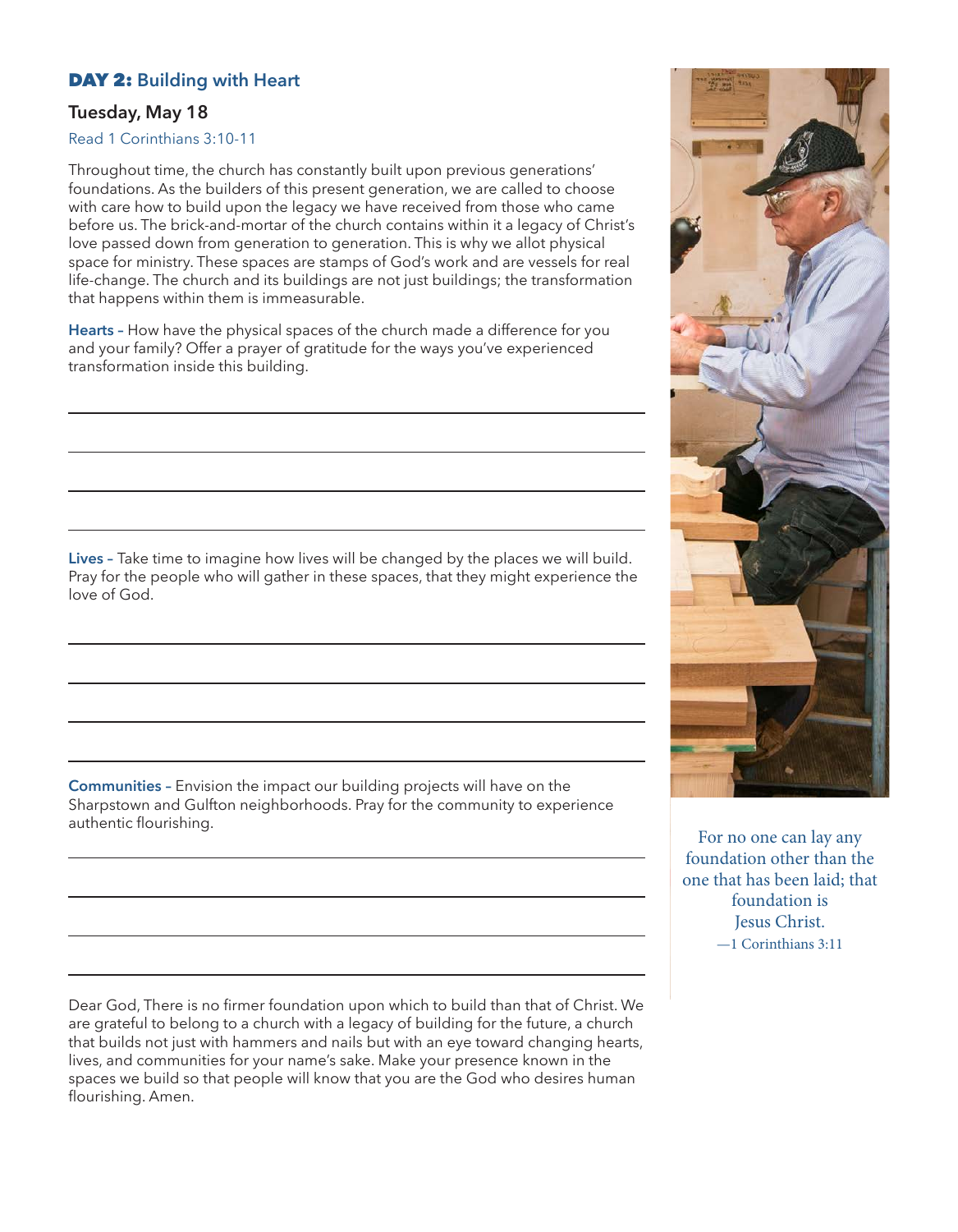

# DAY 3: **Influencing the Next Generation**

## **Wednesday, May 19**

Read 1 Thessalonians 4:9-12

God calls us to a life of influencing others, which means our words and our efforts matter. The church makes a concerted effort in creating environments where people can experience first-hand the good news and love of Jesus Christ. While the pews on any given Sunday morning are perhaps the most obvious location for the sharing of God's transforming love, the church launches programs like Small Steps and the PX Project that go far beyond the walls of the sanctuary. These programs bring our influence and investment to the next generation and afford us the opportunity to demonstrate that they are loved by God. We get to model the life that Christ models for all of us!

**Hearts –** When you wre growing up, who modeled Christ's love for you? Lift these people up to God in gratitude, thanking God for the ways they influenced your faith.

**Lives –** How can you be involved in the education and workforce development ministries launched and supported by St. Luke's? Pray for God to show you the ways you can be a vessel of influence in another person's life.

You yourselves have been taught by God to love one another… —1 Thessalonians 4:9b

**Communities –** How do you see the church gaining influence in the community over time? Pray for our reach to extend beyond our imagination so that God will be intimately known to future generations.

God, Your love stands the test of time. We thank you for all who came before us and embodied your acts of love and mercy and emboldened us to do the same. Help us to be living examples of your goodness. Amen.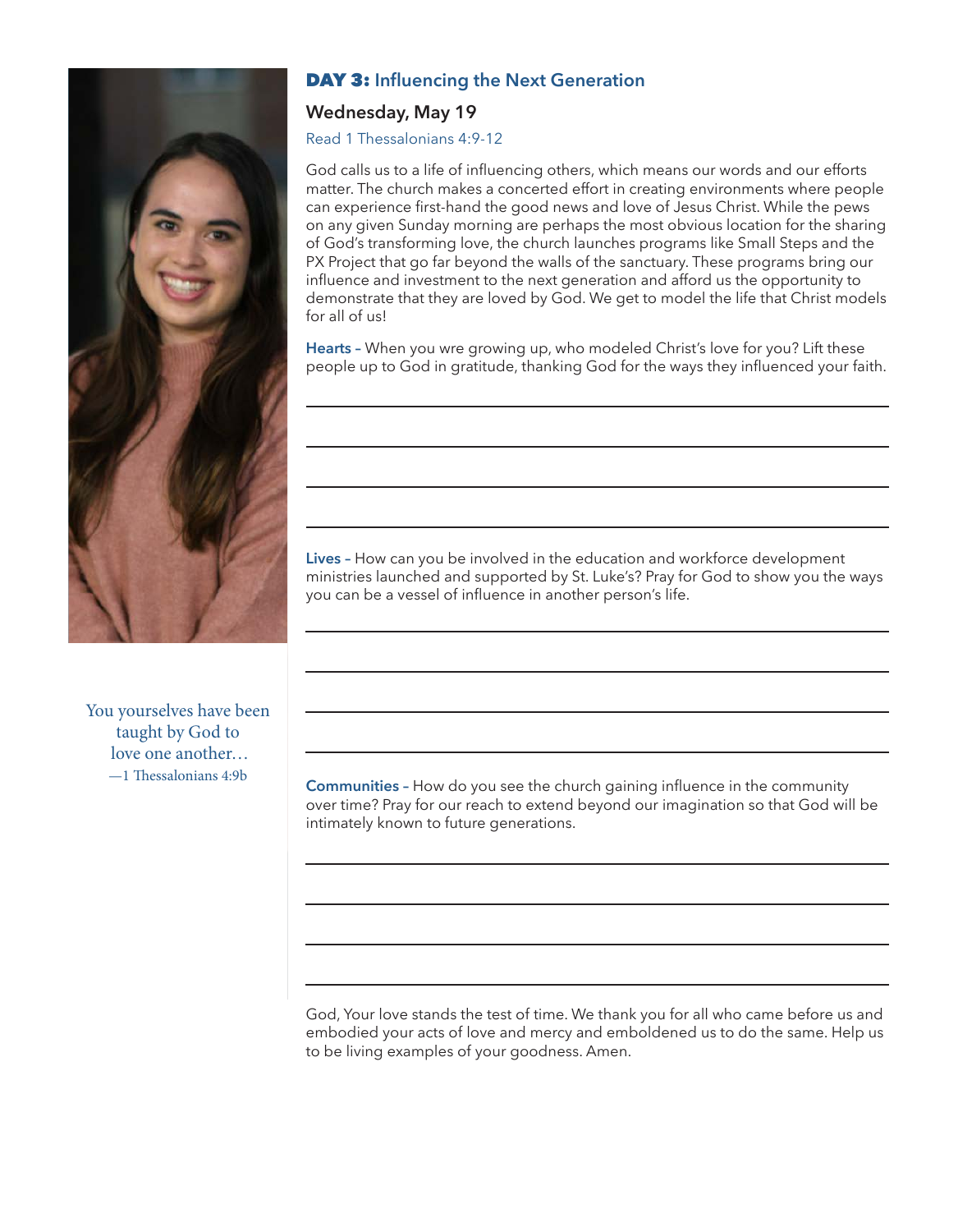## DAY 4: **The Future of the Community**

## **Thursday, May 20**

#### Read 1 Chronicles 28:20

God calls the church to do meaningful work, but it isn't always glamorous. It is often the practical, day-to-day work of maintaining and supporting the existing ministries and programs that are vital to the mission of the church. In other words, we are called to be stewards of what God has entrusted to us. Our collective call is to finish the work that was started long ago, knowing that we will ultimately invest in that which will outlive us. The church lives on, generation to generation, and we have the opportunity to take the reins, put our hand to the plow, and press on toward finishing well until Christ comes in glory.

**Hearts –** What has God entrusted to you? Offer thanks to God for these gifts.

**Lives –** How is God calling you to be a steward of what you've been entrusted? Pray for wisdom in the saavy investing of your resources. Where does the greatest need intersect with your desire to impact the future?

**Communities –** Try to envision the future of St. Luke's. What do you hope for this "beacon church" in the many years to come? Pray for our vision to transform the city with the love of Jesus.

God, Every good and perfect gift comes from you. Help us to take ownership of that which you've entrusted to us, not for our mere enjoyment but for the sake of continuing the work of building up your Kingdom here on earth. Amen.

God will not fail you or forsake you, until all the work for the service of the house of the Lord is finished. —1 Chronicles 28:20b

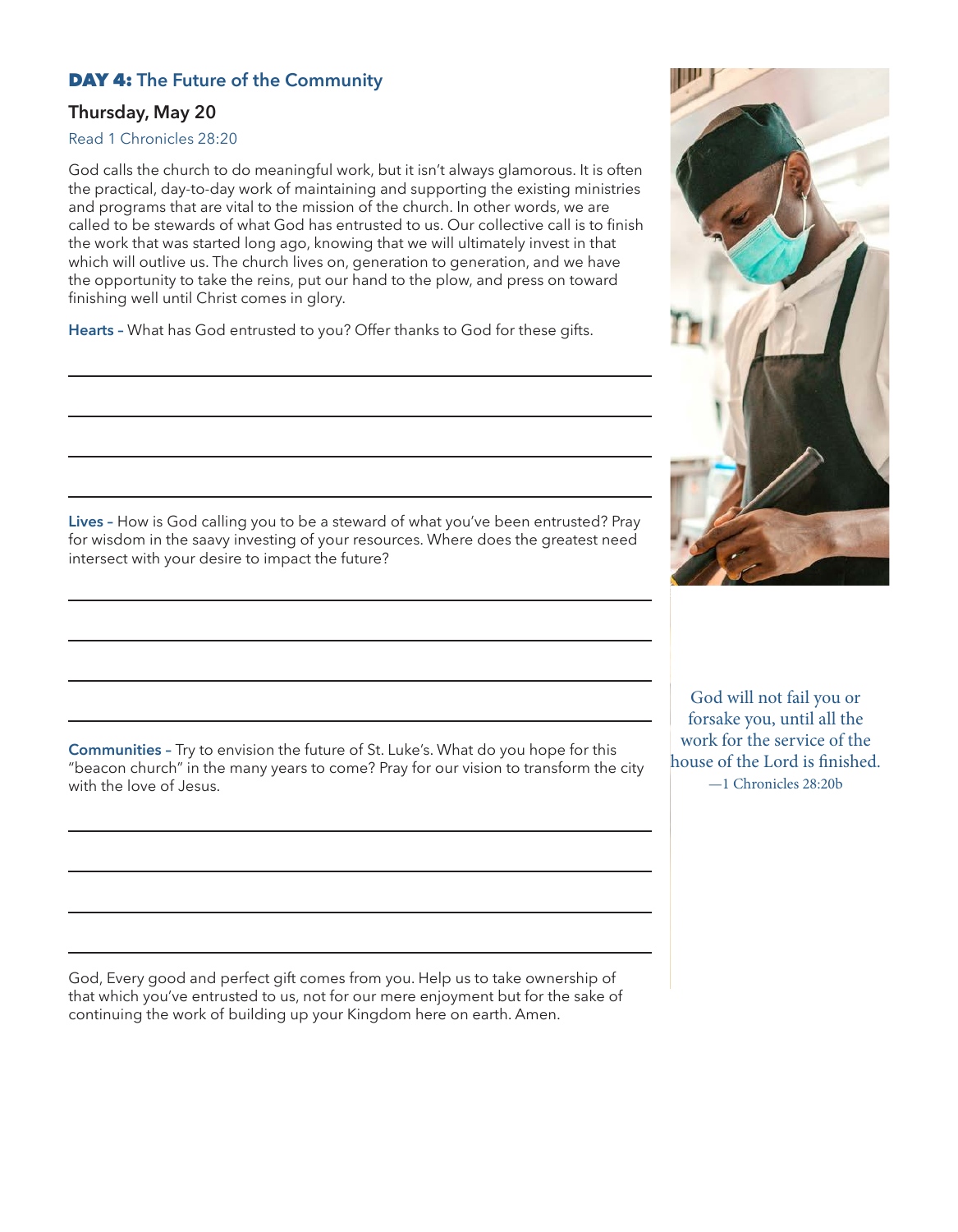

## DAY 5: **The Time Is Now**

#### **Friday, May 21**

Read Isaiah 43:1-2

These are extraordinary times. After a year of shutdowns and restrictions due to the COVID-19 pandemic, a capital campaign may seem unusual. But the most-telling indication of a healthy church is found in its resilience. We are resilient people who have been transformed by Christ's love through others' compassion and generosity. Now it's our turn. We look within our hearts, listen to the voices of those who have gone before us, and begin to invest in the foundation set by Christ.

**Hearts –** How have you seen resilience at work in your life and in your church? Say a prayer of gratitude for God's presence and activity in the midst of trying times.

**Lives –** How do you see resilience taking shape in the lives of others? Ask God how you can show up for others the way Christ shows up for all of us.

But now thus says the Lord, he who created you, O Jacob, he who formed you, O Israel: Do not fear, for I have redeemed you; I have called you by name, you are mine. —Isaiah 43:1b

**Communities –** How has God called you to invest in the Transformed Capital Campaign? Pray for meaningful transformation to take place through our collective compassion and generosity.

Dear God, Through our compassion and generosity, we bless your name. Help us to joyfully build upon the foundation your Son set for us. We pray that your good news would be made known through the projects of this capital campaign so that others may flourish while praising your holy name. Amen.